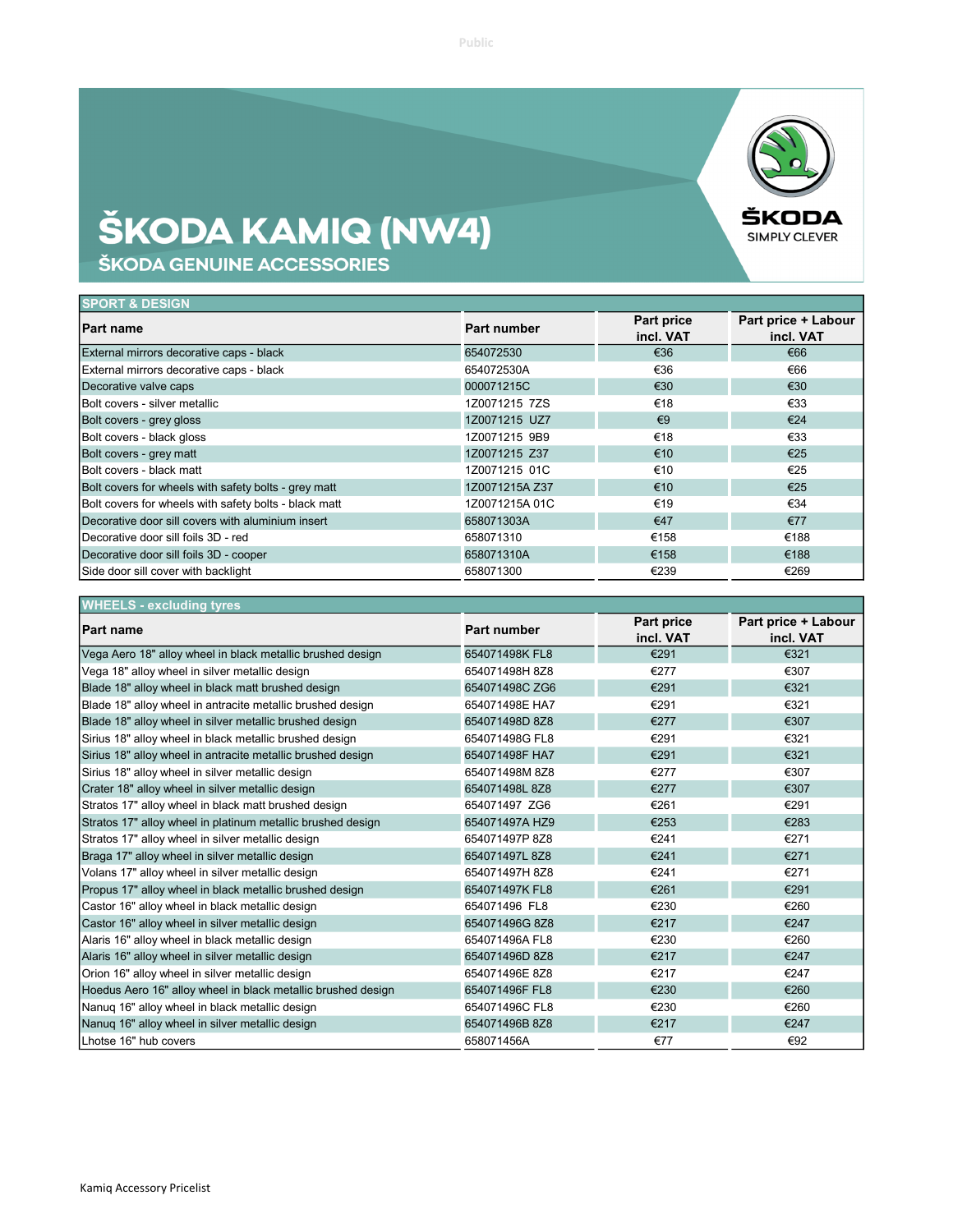| <b>CONNECTIVITY</b>               |             |                         |                                  |
|-----------------------------------|-------------|-------------------------|----------------------------------|
| <b>Part name</b>                  | Part number | Part price<br>incl. VAT | Part price + Labour<br>incl. VAT |
| Connecting cable USB to Apple     | 5E0051510E  | €31                     | €31                              |
| Connecting cable USB to Mini USB  | 5JA051446H  | €28                     | €28                              |
| Connecting cable USB to Micro USB | 5JA051446J  | €28                     | €28                              |
| Connecting cable USB to USB C     | 565051510   | €32                     | €32                              |
| USB-C to USB-A 3.0 adapter        | 000051443G  | €6                      | €6                               |

| <b>COMFORT &amp; UTILITY</b>                       |                    |                         |                                  |
|----------------------------------------------------|--------------------|-------------------------|----------------------------------|
| <b>Part name</b>                                   | <b>Part number</b> | Part price<br>incl. VAT | Part price + Labour<br>incl. VAT |
| Bin for door panel - black                         | 5JA061107 9B9      | €16                     | €31                              |
| Bin for doo panel - beige                          | 5JA061107 WC4      | €18                     | €33                              |
| Ashtray to the cup holder                          | 000061142B         | €15                     | €30                              |
| Multimedia holder                                  | 000051435AD        | €7                      | €22                              |
| Portable coffee maker                              | 000069641C         | €304                    | €304                             |
| Thermo-electric cooling box - 15 I                 | 5L0065400          | €213                    | €228                             |
| Thermo-electric cooling box - 20 I                 | 000065400G         | €369                    | €384                             |
| Textile foot mats - Standard                       | 658061404A         | €47                     | €62                              |
| Textile foot mats - Prestige                       | 658061270A         | €64                     | €79                              |
| Textile foot mats - Prestige with red stitching    | 658061270E         | €64                     | €79                              |
| Textile foot mats - Prestige with copper stitching | 658061270D         | €62                     | €77                              |
| Rubber mat over the tunnle                         | 654061580          | €9                      | €24                              |
| All-weather interior mats - black (front)          | 658061502A         | €27                     | €42                              |
| All-weather interior mats - black (rear)           | 658061512          | €23                     | €38                              |
| All-weather interior mats - red (front)            | 658061502C         | €26                     | €41                              |
| All-weather interior mats - red (rear)             | 658061512A         | €22                     | €37                              |
| Netting system - black                             | 658065110A         | €49                     | €64                              |
| Netting system - black (for double floor)          | 658065110C         | €23                     | €38                              |
| Netting system - grey                              | 658065110          | €49                     | €64                              |
| Netting system - red                               | 658065110B         | €49                     | €64                              |
| Double-sided boot mat                              | 658061163          | €50                     | €65                              |
| Fold-out boot mat                                  | 658061210          | €73                     | €88                              |
| Rubber boot mat                                    | 658061160          | €35                     | €50                              |
| Plastic boot dish                                  | 658061162          | €107                    | €122                             |
| ALU partition for plastic boot dish                | 565017254          | €52                     | €67                              |
| Splitting element for ALU profile                  | 000017254A         | €15                     | €30                              |
| Boot bag                                           | DMK770003          | €60                     | €60                              |
| Universal fixing element                           | 6V0061104          | €15                     | €15                              |
| Trunk grille (transverse)                          | 658017221A         | €200                    | €290                             |
| Front mud flaps                                    | 658075111          | €15                     | €60                              |
| Rear mud flaps                                     | 658075101          | €14                     | €52                              |
| Protective foil for loading edge                   | 658061197          | €49                     | €79                              |
| Protective strip for loading edge - black          | 658061195          | €79                     | €102                             |
| Lid funnel for windscreen-washer reservoir         | 000096706          | €5                      | €5                               |